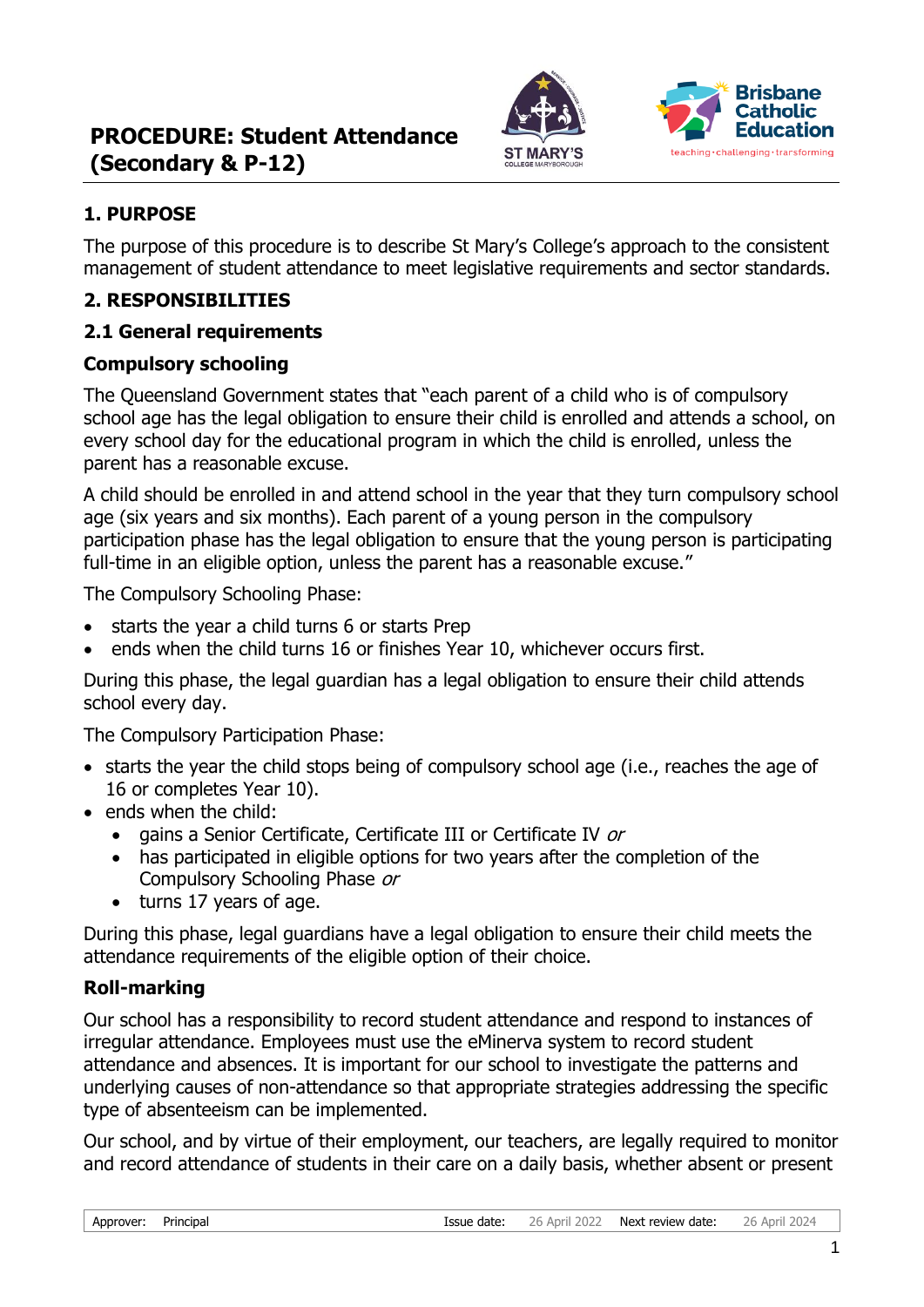



in class, on excursion or at a school-based activity.

#### **Student attendance level**

Students, parents/legal guardians, and employees work together to ensure all students meet the school expectation of 90% or above attendance and zero unexplained absences.

90% attendance equates to 5 days absence per term and 10 days absence per semester.

#### **2.2 Roles and responsibilities**

| <b>Role</b>                    | <b>Responsibilities</b>                                                                                                                                                |
|--------------------------------|------------------------------------------------------------------------------------------------------------------------------------------------------------------------|
| Principal                      | • implement this procedure                                                                                                                                             |
|                                | manage student attendance in consultation with the school<br>$\bullet$                                                                                                 |
|                                | community                                                                                                                                                              |
|                                | engage with families to proactively promote high levels of<br>student attendance                                                                                       |
|                                | • monitor non-attendance and re-engage students in partnership<br>with parents/legal guardians                                                                         |
|                                | • ensure compliance of data entry in alignment with eMinerva<br>requirements                                                                                           |
|                                | • ensure employees are made aware of BCE's Student Attendance<br>policy and this procedure                                                                             |
|                                | • ensure a link to this procedure is provided to relief staff i.e.,<br>published on school portal                                                                      |
|                                | • record and report attendance data in annual reviews                                                                                                                  |
|                                | • ensure relief staff are entered into WSS timesheets in order to<br>gain access to eMinerva                                                                           |
|                                | • ensure eMinerva training is part of the induction process for new<br>employees and annual training for existing employees.                                           |
| Employees with<br>roll-marking | • ensure data is entered into eMinerva in an accurate and timely<br>manner, at least twice per day                                                                     |
| responsibilities               | for any student absent from school without explanation, report<br>$\bullet$<br>on the same day as the day of the absence to parents/legal<br>guardians using ParentSMS |
|                                | follow up on eMinerva notifications of unexplained absences<br>$\bullet$                                                                                               |
|                                | inform Principal of unexplained or 3+ days of absence with an<br>$\bullet$<br>explanation.                                                                             |

### **3. PROCEDURE**

| <b>Activity</b>           | <b>Requirement</b>                                                                                                                                                                               |
|---------------------------|--------------------------------------------------------------------------------------------------------------------------------------------------------------------------------------------------|
| <b>Attendance Marking</b> | Attendance must be marked for all students each morning and<br>afternoon during Pastoral Care class by Pastoral Care teachers<br>• Attendance must be marked each lesson for all subject classes |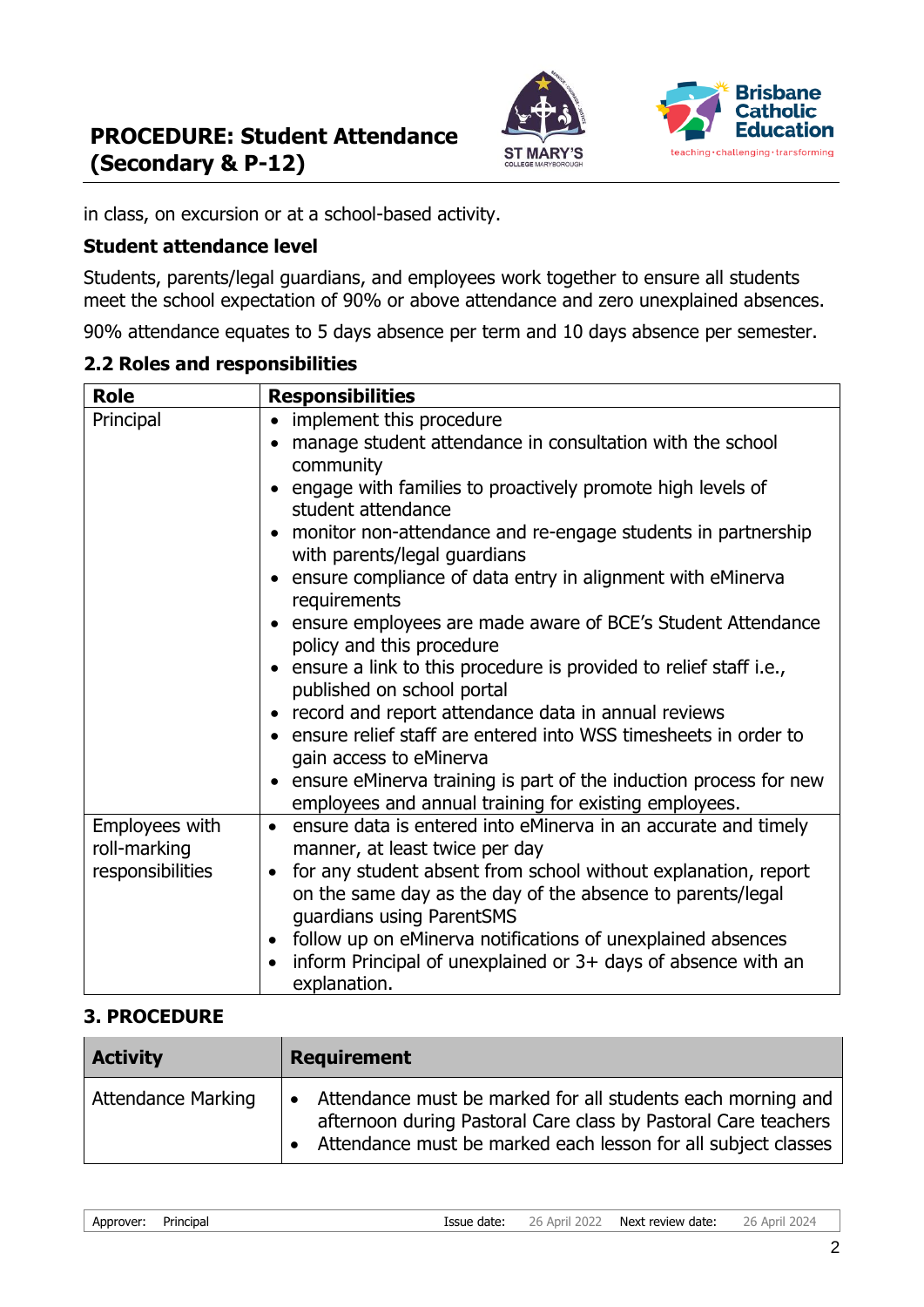



| <b>Activity</b>                   | <b>Requirement</b>                                                                                                                                                                                                                                                                                                                                                                                                                                                                                                                                                                                                                                                                                                                                                                                                                                                                                                                                                                                       |
|-----------------------------------|----------------------------------------------------------------------------------------------------------------------------------------------------------------------------------------------------------------------------------------------------------------------------------------------------------------------------------------------------------------------------------------------------------------------------------------------------------------------------------------------------------------------------------------------------------------------------------------------------------------------------------------------------------------------------------------------------------------------------------------------------------------------------------------------------------------------------------------------------------------------------------------------------------------------------------------------------------------------------------------------------------|
|                                   | throughout the duration of the school day by subject teachers<br>The Student Services School Officer must check this has been<br>$\bullet$<br>done for Pastoral Care classes at 9.15am. The Student<br>Services School Officer will check subject classes at 11.30 am<br>and 2.15 pm daily<br>A phone call must be made to the Pastoral Care teacher if the<br>Pastoral Care roll is not marked on time<br>An email must be sent to the subject teacher for a subject roll<br>not marked<br>The Deputy Principal must be advised of unmarked and<br>incorrectly marked rolls<br>Incorrectly marked rolls must be corrected by the teacher<br>responsible for the class.                                                                                                                                                                                                                                                                                                                                  |
| Present Categories in<br>eMinerva | Students who are:<br>$\bullet$<br>in class must be marked 'Present - In Class'<br>$\circ$<br>attending TAFE or work experience must be marked<br>$\circ$<br>as 'Present - Work/Study' by the VET coordinator<br>in an alternate learning activity must be marked<br>$\circ$<br>'Present - Alternate Learning Activity'<br>with Guidance Counsellors must be marked as<br>$\circ$<br>'Present - In-School Appointment'<br>in sick bay must have their attendance category<br>$\circ$<br>changed to 'Present $-$ In Sick Bay' by the Student<br>Services School Officer<br>participating in activities (excursion, camps, etc.)<br>$\circ$<br>must be marked by the teacher responsible for the<br>activity<br>These attendance categories must not be changed, unless<br>the student is present in class and then the category must be<br>changed to 'Present - In Class'<br>Students must only be marked as 'Present - Not Required to<br>$\bullet$<br>Attend' upon instruction from College Leadership. |
| Absent Categories in<br>eMinerva  | Students who are:<br>not in class, and notification has not been received<br>from a parent/legal guardian, must be marked 'Absent<br>- Unexplained'<br>not in class, and notification has been received from a<br>$\circ$<br>parent/legal guardian, must be marked 'Absent -<br>Explained'                                                                                                                                                                                                                                                                                                                                                                                                                                                                                                                                                                                                                                                                                                               |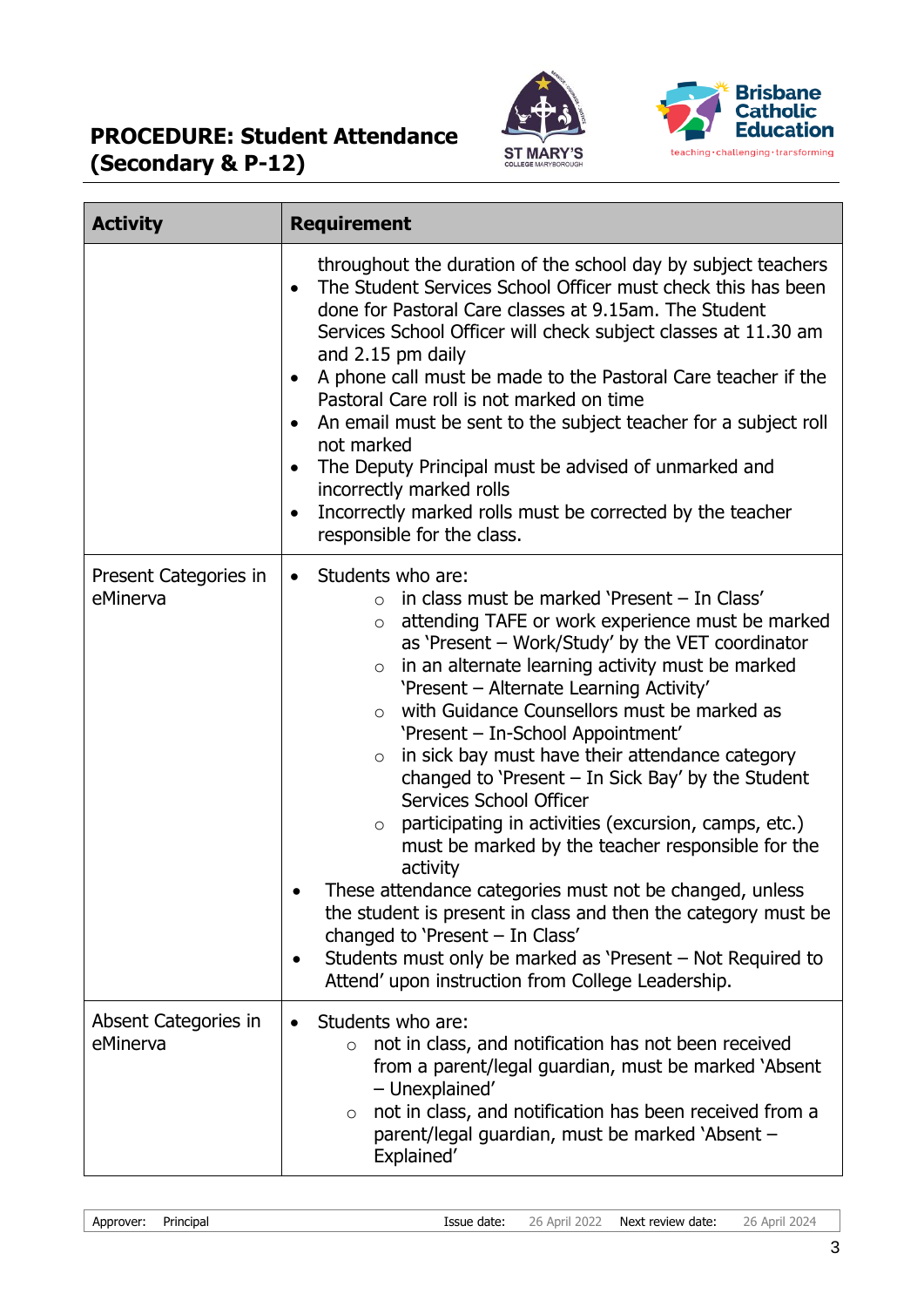



| <b>Activity</b>         | <b>Requirement</b>                                                                                                                                                                                                                                                                                                                                                                                                                                                                                                                                                                                                                                                                                                                                                                                                                                                                                                                                                                                                                                                                                                                                                                                                                                                                                                                                                                                                                                                                                                                                                                                               |
|-------------------------|------------------------------------------------------------------------------------------------------------------------------------------------------------------------------------------------------------------------------------------------------------------------------------------------------------------------------------------------------------------------------------------------------------------------------------------------------------------------------------------------------------------------------------------------------------------------------------------------------------------------------------------------------------------------------------------------------------------------------------------------------------------------------------------------------------------------------------------------------------------------------------------------------------------------------------------------------------------------------------------------------------------------------------------------------------------------------------------------------------------------------------------------------------------------------------------------------------------------------------------------------------------------------------------------------------------------------------------------------------------------------------------------------------------------------------------------------------------------------------------------------------------------------------------------------------------------------------------------------------------|
|                         | When marking the roll, if teachers have received written<br>information from the parent/legal guardian regarding a<br>student's absence from school, the teacher must enter the<br>details (including absence category) into a log in eMinerva<br>If the parent/legal guardian has informed the Student Services<br>office of the absence, the school officer must enter these<br>details into a log in eMinerva<br>Pastoral Care teachers or the Student Services officer must<br>enter any information regarding future planned absences of<br>students by entering a Notified Absence into e-Minerva<br>If a student is away for three (3) consecutive days (or earlier<br>if concerned) the Pastoral Care teacher or delegated employee<br>must contact the parent/legal guardian<br>For any student absent from school without explanation, the<br>school must report on the day of the absence to the<br>parent/legal guardian<br>If a student has been previously marked 'Present at school'<br>but they are not in class without permission, the teacher must<br>ring Student Services and advise that the student is not<br>present. The Student Services officer must inform available<br>employees (preferably Pastoral Care team members) within<br>Student Services that the student is missing. They must then<br>attempt to locate the student who must be managed under<br>the school's Student Behaviour Support Plan<br>Students must only be marked as 'Absent – Not Required to<br>Attend', 'Absent - Truant' or 'Absent - Internal Suspension'<br>upon instruction from College Leadership. |
| Unexplained<br>Absences | A notification must be sent to the student's legal guardian on<br>the same day once an unexplained absence has been<br>identified via ParentSMS. The Pastoral Care teacher or<br>delegated employee must follow up any unexplained absences<br>by contacting the student's parent/legal guardian<br>If a child protection order is in place, then the Child Safety<br>Officer must be notified as well as the legal guardian<br>Past unexplained absences are indicated by the red<br>Unexplained Absence Alert icon on class rolls. When the<br>Pastoral Care teacher receives written explanation of the<br>absence from the student's legal guardian, they must update<br>the absence category and enter details into eMinerva.                                                                                                                                                                                                                                                                                                                                                                                                                                                                                                                                                                                                                                                                                                                                                                                                                                                                               |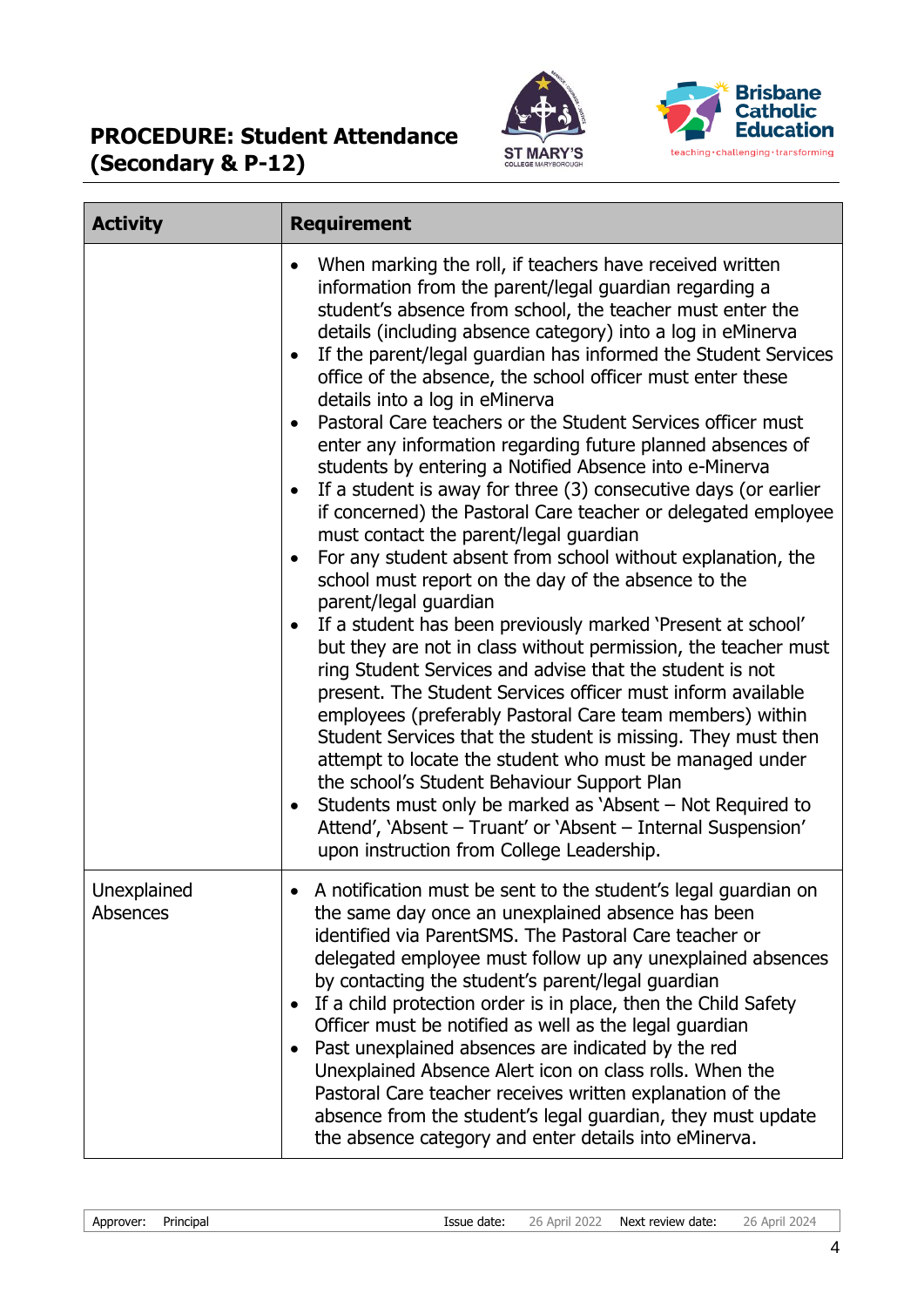



| <b>Activity</b>                          | <b>Requirement</b>                                                                                                                                                                                                                                                                                                                                                                                                                                                                                                                                                                                                                                                                                                            |
|------------------------------------------|-------------------------------------------------------------------------------------------------------------------------------------------------------------------------------------------------------------------------------------------------------------------------------------------------------------------------------------------------------------------------------------------------------------------------------------------------------------------------------------------------------------------------------------------------------------------------------------------------------------------------------------------------------------------------------------------------------------------------------|
| <b>Late Arrivals</b>                     | A student is considered to have arrived late any time after the<br>8.40 am bell on a school day<br>All students arriving late must sign in at the Student Services<br>office and will be given a late slip. This slip must be presented<br>to the teacher when arriving in class. If they do not have a<br>late slip, the student must be sent to the Student Reception to<br>sign in<br>An SMS message must be sent to the student's parent/legal<br>guardian advising their child has arrived late to school<br>If Pastoral Care teachers observe a student has made a habit<br>of arriving late, or is late for three consecutive days, they<br>must contact the student's parent/legal guardian as per this<br>procedure. |
| <b>Early Departures</b>                  | A student is considered to have departed early any time<br>before 2.50pm on a school day. All students departing early<br>must provide a note from their parent/legal guardian in their<br>diary to their Pastoral Care teacher.<br><b>or</b><br>their legal guardian must contact the College office via email,<br>phone, in person or via the Parent Portal.<br>Students will only be given permission to sign out by the<br>Student Receptionist if notification has been received by their<br>legal guardian                                                                                                                                                                                                              |
| <b>SMS Messages</b>                      | Unexplained Absences: An SMS message must be sent to the<br>$\bullet$<br>student's parent/legal guardian by 10.30am each day advising<br>of any 'Unexplained' absences<br>Any incorrect messages caused by incorrect roll marking must<br>be made known to the Deputy Principal. The teacher must<br>follow up by telephoning the student's parent/legal guardian.                                                                                                                                                                                                                                                                                                                                                            |
| Non-Marking of<br><b>Electronic Roll</b> | If the school computer system is offline, hard copies of all<br>$\bullet$<br>Pastoral Care rolls must be provided by the Student<br>Receptionist. Subject rolls will not need to be marked.<br>Once the system is online the Pastoral Care teacher must<br>$\bullet$<br>mark the roll in eMinerva so that the records are correct. This<br>may be done the next day if necessary. Only administrators<br>are permitted to amend marked rolls in consultation with the<br><b>APA</b><br>In the event of an evacuation, hard copies of rolls must be                                                                                                                                                                            |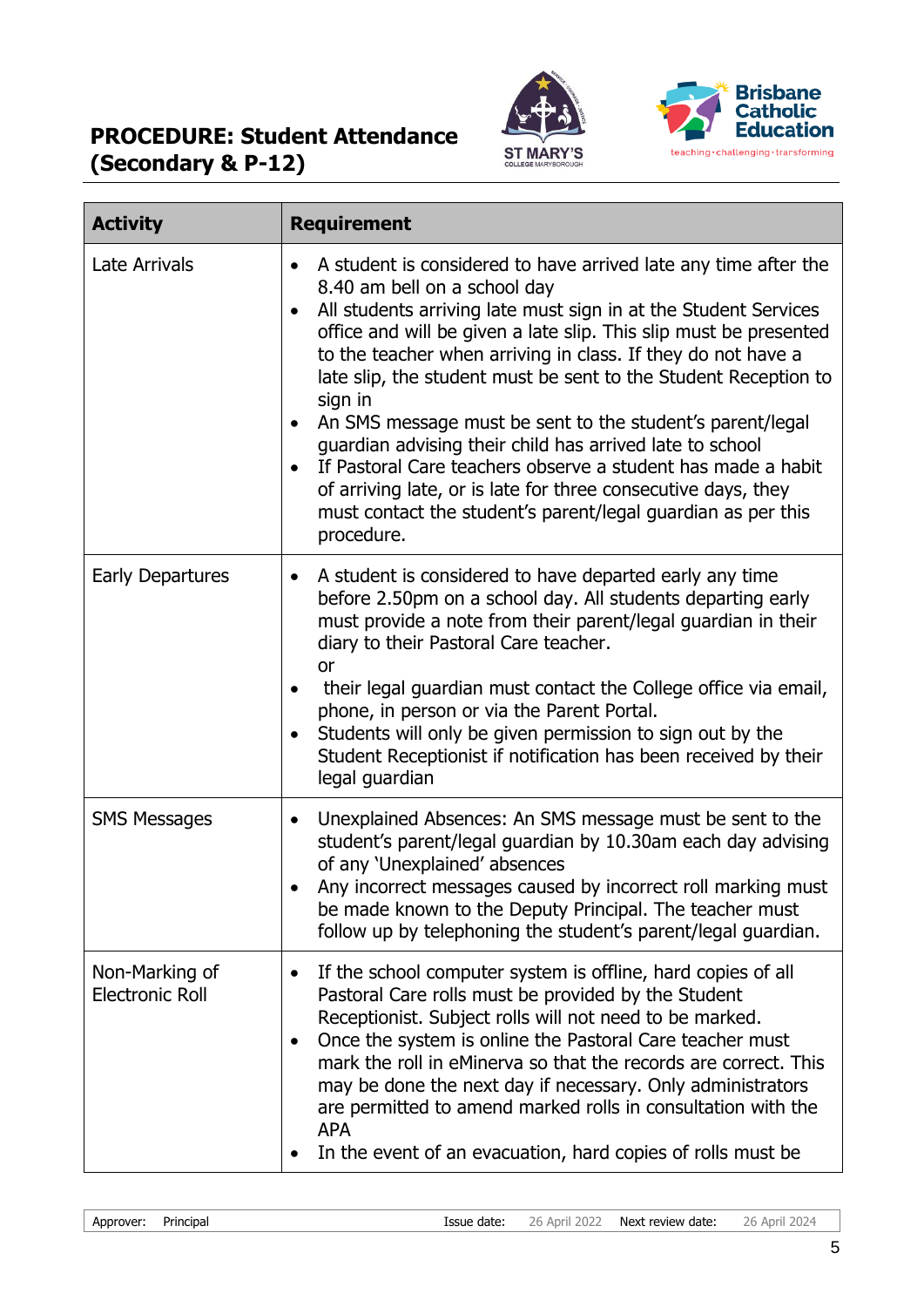



| <b>Activity</b>                        | <b>Requirement</b>                                                                                                                                                                                                                                                                                                                                                                                                                                                                                                                                                                                                                                                          |  |
|----------------------------------------|-----------------------------------------------------------------------------------------------------------------------------------------------------------------------------------------------------------------------------------------------------------------------------------------------------------------------------------------------------------------------------------------------------------------------------------------------------------------------------------------------------------------------------------------------------------------------------------------------------------------------------------------------------------------------------|--|
|                                        | taken to the evacuation area must be marked by Pastoral Care<br>teachers. Pastoral Care teachers must advise the Pastoral<br>House coordinator of any unexplained absentees<br>During an emergency lockdown, the roll must not be marked.                                                                                                                                                                                                                                                                                                                                                                                                                                   |  |
| <b>Activities</b>                      | An activity must be entered into eMinerva for students<br>attending excursions, camps, and other school-based activities<br>A yellow alert must appear next to the student's name on<br>class rolls to indicate the student has a timetable clash. The<br>activity must be marked by the staff member responsible for<br>the event, e.g., 'Present - Work Study'; 'Present - Excursion'.<br>This attendance category will automatically inherit through the<br>rest of the student's timetable for the day<br>These attendance categories must not be changed, unless the<br>student is present at school and then the category must be<br>changed to 'Present - In Class'. |  |
| Relief and<br><b>Supervising Staff</b> | Relief staff must have access to the school portal and<br>$\bullet$<br>eMinerva using their own BCE username and password and<br>must mark attendance in eMinerva for each class they are<br>supervising, in accordance with this procedure<br>Teachers conducting supervision must mark attendance in<br>eMinerva for the class they are supervising.                                                                                                                                                                                                                                                                                                                      |  |
| Part-time Students                     | Part-time students must sign in and out of the school office on<br>$\bullet$<br>arrival or departure as per arrangements made.                                                                                                                                                                                                                                                                                                                                                                                                                                                                                                                                              |  |
| Mobile Attendance<br>Application       | Teachers wishing to use this application can access it via their<br>$\bullet$<br>school portal and entering their BCE username and password.<br>The User Guide - Mobile Attendance Application must be read<br>prior to use.                                                                                                                                                                                                                                                                                                                                                                                                                                                |  |
| Exam Block                             | Students on exam block must sign in and out via the school<br>office.                                                                                                                                                                                                                                                                                                                                                                                                                                                                                                                                                                                                       |  |

### **4. PERFORMANCE**

The school must perform high-level check of this procedure annually and a detailed review at least once every two (2) years.

### **5. REFERENCES AND DEFINITIONS**

#### **5.1 References**

| Approver: | Principal |
|-----------|-----------|
|-----------|-----------|